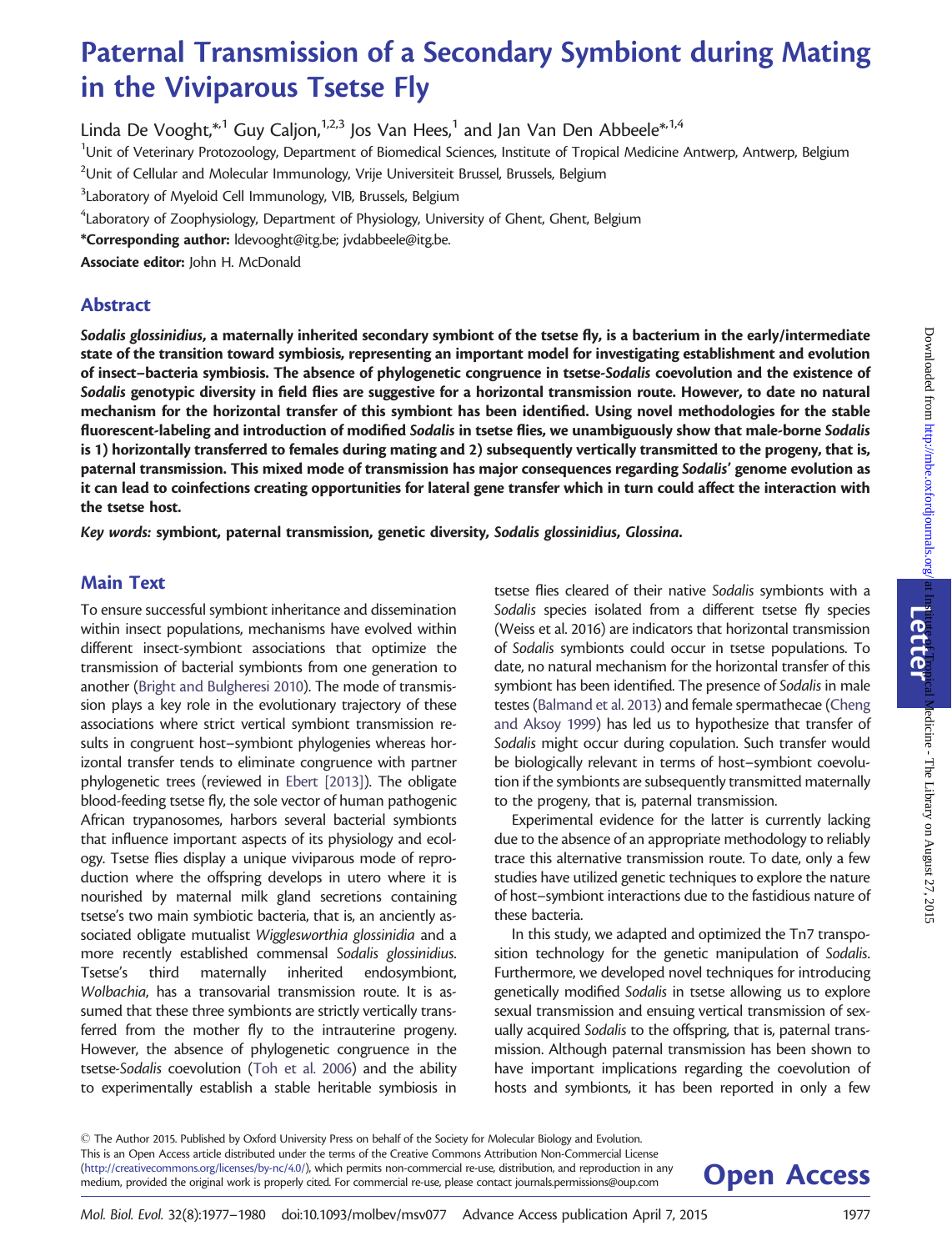insect-symbiont associations to date ([Moran and Dunbar](#page-3-0) [2006;](#page-3-0) [Damiani et al. 2008](#page-3-0)). In this study, we show unambiguously that male-borne green fluorescent protein (GFP)-tagged Sodalis is horizontally transferred to females during mating and subsequently vertically transmitted to the progeny.

Glossina morsitans morsitans (Westwood) from the colony at the Institute of Tropical Medicine (Antwerp, Belgium) were used in all experiments. Flies, maintained at  $26^{\circ}$ C and 65% relative humidity, were fed 3 days per week with defibrinated bovine blood using an artificial membrane system. A chromosomally GFP-tagged Sodalis strain (Sod:GFPi) was constructed by Tn7-mediated transposition. Briefly, the lacZ promoter gfp fusion cassette was cloned into the multiple cloning site of the pGRG25 plasmid [\(McKenzie and Craig](#page-3-0) [2006\)](#page-3-0) encoding the Tn7 transposition machinery which allows for the site-specific transposition at the attTn7 locus of Sodalis (fig. 1A; additional details are provided as [supple](http://mbe.oxfordjournals.org/lookup/suppl/doi:10.1093/molbev/msv077/-/DC1)[mentary material,](http://mbe.oxfordjournals.org/lookup/suppl/doi:10.1093/molbev/msv077/-/DC1) [Supplementary Material online\)](http://mbe.oxfordjournals.org/lookup/suppl/doi:10.1093/molbev/msv077/-/DC1). We found that the lacZ promoter drives strong expression of GFP (fig. 1B) in a constitutive manner due to the absence of a Sodalis lac repressor.

Subsequently, a novel technique for the introduction of the GFP-labeled endosymbionts into tsetse flies was developed. Third-instar larvae, collected immediately after larviposition, were microiniected with  $10^6$  CFU of Sod:GFPi using a 5 µl Hamilton 75RN microsyringe with gauge 34 removable electrotapered needles and allowed to pupate resulting in efficiently colonized male flies upon emergence 30 days later [\(fig. 2\)](#page-2-0). Microscopic observations of the male reproductive organs of Sod:GFPi colonized flies revealed that Sod:GFPi was found predominantly in the testes [\(fig. 3](#page-2-0)A), although not apparent within the sperm heads themselves. Interestingly, Sod:GFPi could not be detected in the accessory glands.

Prior to being mated with wild-type (WT) virgin female flies from the colony, Sod:GFPi containing males flies were given three blood meals. During mating, male tsetse deposit a "spermatophore" (i.e., a capsule consisting of male accessory gland secretions and sperm) in the uterus of female flies which can be isolated from the uterus of the female tsetse by dissection immediately after the mating event [\(fig. 3](#page-2-0)B). Using confocal microscopy Sod:GFPi was found to be present in low densities (up to 20 Sod:GFPi cells/spermatophore) in



FIG. 1. Characteristics of Sod:GFPi. (A) The preferred site for Tn7 insertion in the Sodalis glossinidius chromosome, that is, 25 nucleotides downstream of the glmS gene. Tn7 insertions at this site are orientation-specific with the right end of Tn7 (Tn7R) adjacent to the 3'-end of the glmS gene, as shown in the figure. (B) Flow cytometric analysis of WT Sodalis (upper panel) and Sod:GFPi (lower panel) showing forward (FSC) and side scatter profiles (SSC) and GFP fluorescence.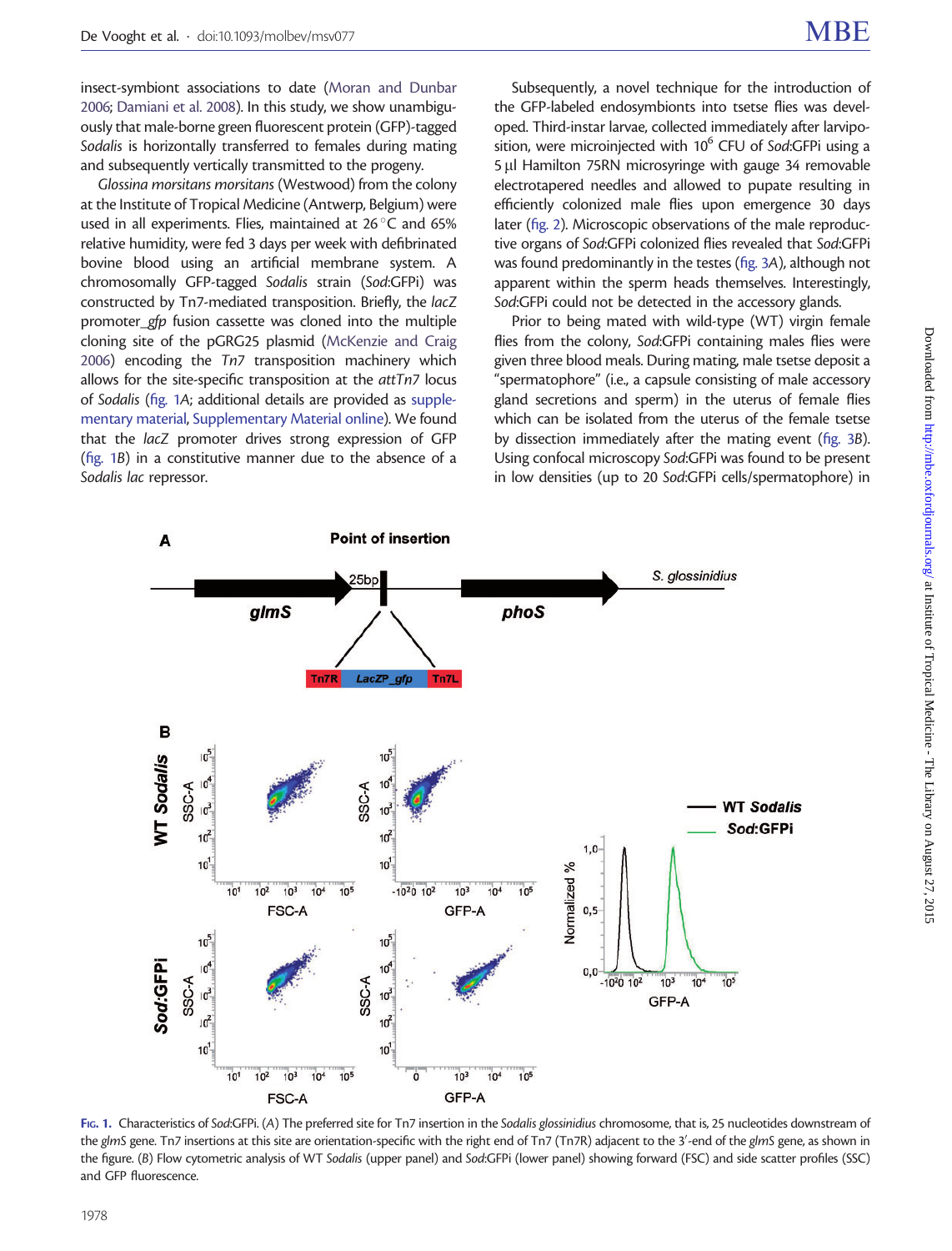<span id="page-2-0"></span>

FIG. 2. Characteristics of Sod:GFPi colonized male flies. Number of GFPtagged Sodalis (Sod:GFPi) present in abdomen, thorax, and reproductive tissues of 4-week-old male flies emerged from larvae injected with  $10<sup>6</sup>$ Sod:GFPi CFU versus the total number of Sodalis (WT + Sod:GFPi). In these tissues, Sod:GFP constituted 63%, 100%, and 93% of the total Sodalis population, respectively. The number of WT and GFP-tagged Sodalis CFU was estimated using an already validated quantitative real time-PCR protocol [\(De Vooght et al. 2014](#page-3-0) and [supplementary material](http://mbe.oxfordjournals.org/lookup/suppl/doi:10.1093/molbev/msv077/-/DC1), [Supplementary Material online\)](http://mbe.oxfordjournals.org/lookup/suppl/doi:10.1093/molbev/msv077/-/DC1). The bars represent the mean total Sodalis and Sod:GFP CFU (plus SD) present in abdomen, thorax, and reproductive tissues of at least five individual flies. The number of CFU is represented in log scale on the y-axis.

spermatophores collected from WT females immediately after mating (fig. 3B). Polymerase chain reaction (PCR)-analysis revealed a transmission efficiency of 27.5% (8 of 29 spermatophores). Furthermore, in 18.7% of WT females (3 of 16) mated with Sod:GFPi colonized males, Sod:GFPi was found to remain present within the reproductive organs for up to 4 weeks postmating, indicating that Sod:GFPi bacteria were able to persist within the host upon sexual acquisition. Finally, a proportion of females ( $n = 23$ ) mated with Sod:GFPi colonized males were allowed to give birth to fully developed thirdinstar larva to evaluate the presence of Sod:GFPi in the  $F_1$ progeny. The percentage of  $F_1$  individuals carrying the recombinant bacteria was found to be 17.4% using PCR analysis (4 of 23 individuals). These results indicate that transmission of only a few Sodalis cells, residing within the spermathopore, is sufficient for establishment in the female "receiving" fly and subsequent transfer to the offspring.

In this study we have demonstrated unequivocally that paternal transmission through sexual reproduction is an additional route for S. glossinidius symbiont transmission to the progeny, besides maternal vertical transmission. This mixed mode of transmission could strongly impact Sodalis' genome evolution as transfer between tsetse fly individuals infected with different symbiont strains can lead to coinfections creating opportunities for lateral gene transfer or exchanging phage or phage genes increasing symbiont genetic diversity



FIG. 3. (A) Localization of Sod:GFPi within the testes. (B) Sod:GFPi in spermatophores collected from the female uterus after mating with Sod:GFPi infected males (compilation of three separate locations in the same spermatophore). Inset: Macro-photograph of a spermatophore dissected from the female uterus after mating.